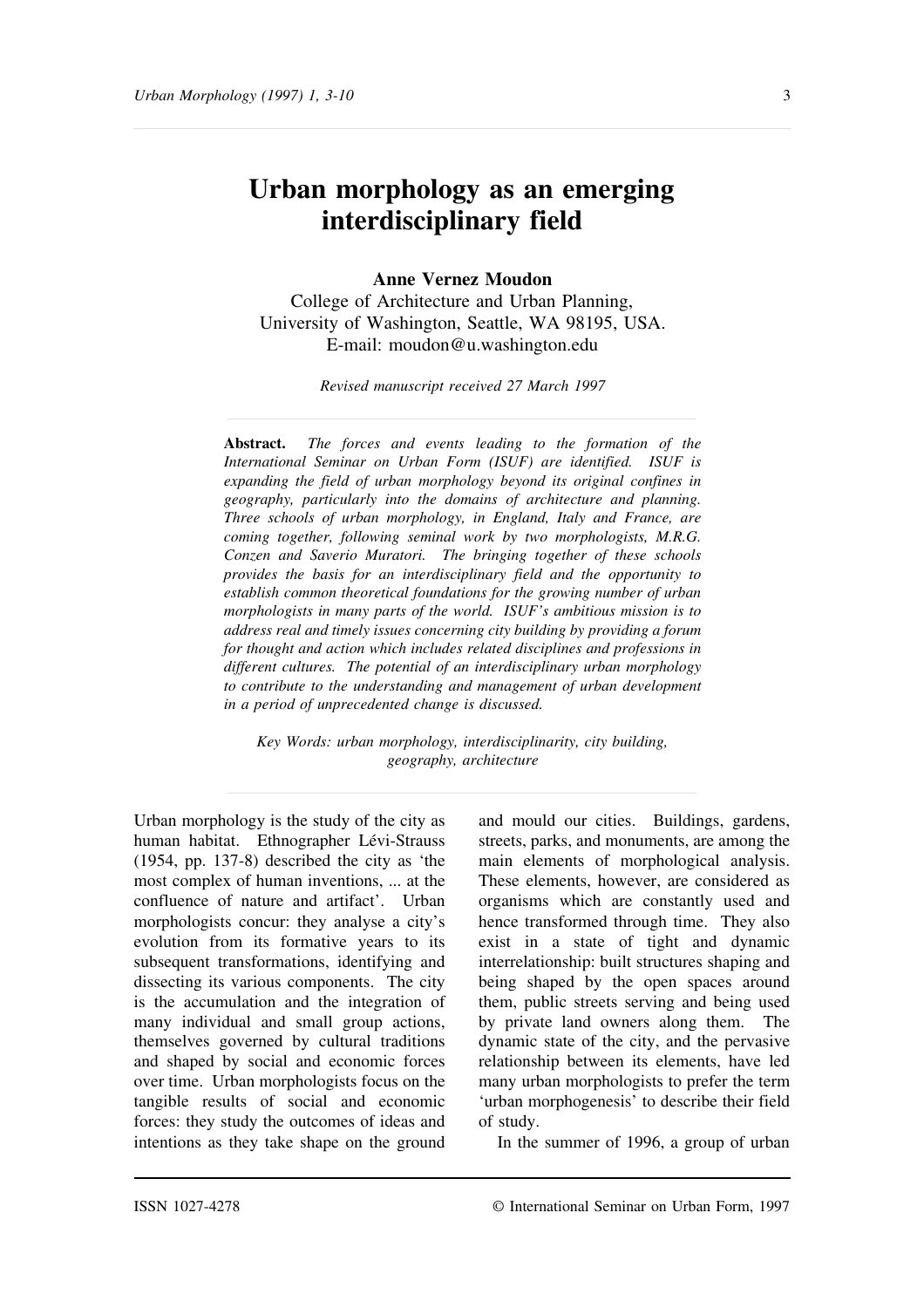morphologists from a variety of disciplines including architecture, geography, history and planning, formalized the International Seminar on Urban Form (ISUF - or *SIFU, Séminaire International de la Forme Urbaine, Seminario Internazzionale de la Forma Urbana*). The group, which included individuals from England, France, Germany, Ireland, Switzerland, Japan, Australia, and the USA, had also met in the previous two summers at the same venue, Lausanne, Switzerland, to explain and compare their work. These meetings acknowledged the expansion of urban morphology beyond its original confines in geography, and its emergence as an interdisciplinary field. They highlighted the need to promote international exchanges and to investigate the scope of the field's theoretical basis.

# **Three schools of urban morphology**

The ISUF meetings confirmed that several generations of scholars had been active in urban morphology, not only in England, but also in Italy and in France, and that many individual researchers from a variety of other countries were contributing to the field. Two individuals figure prominently as seminal instigators of the field: M.R.G. Conzen (b. 1907), a German geographer who migrated to England before the Second World War, first to study and practice urban planning, and then to teach geography; and Saverio Muratori (1910-73), an Italian architect who taught in Venice and then in Rome. Both men were unusual and non-conforming in their respective realms of geography and architecture. Conzen, who is best known for his detailed study of Alnwick (1960), had to weather the post-war quantitative revolution in geography, which largely passed over his inductive and empirical research as lacking in rigour and predictive power. Muratori, on the other hand, who used his self-termed 'operational histories' of Venice and Rome (Muratori, 1959, 1963) as the theoretical basis for his architectural design studios, suffered intellectual isolation (and scorn) from his modernist colleagues in architecture.

However, the strengths of Conzen's and Muratori's teachings attracted followers who saw the importance of capturing what the masters had called the city's 'genius loci', and its unique mnemonic powers as cultural palimpsest. J.W.R. Whitehand (1981) ensured Conzen's legacy by compiling some of his works and investigating the development and significance of his ideas.<br>An urban and historical geographer. An urban and historical Whitehand pushed the limits of urban morphology into urban economics, researching the relationship between the city, its habitats, and the dynamics of the building industry. In 1974, he formed the Urban Morphology Research Group at the University of Birmingham, which includes research on medieval cities, notably that conducted by T.R. Slater, as well studies of twentieth-century suburban expansion and transformations. A sustained programme of conferences and publications over the past 25 years has made the Urban Morphology Research Group an unusually strong centre of research, complementing mainstream traditions in urban geography. A steady flow of distinguished Ph.D. graduates from Birmingham, such as Peter Larkham, Karl Kropf and Keith Lilley, has also helped to spread the group's influence.

In Italy, Gianfranco Caniggia (1933-87) took over the mantle of Muratori who had supervised his 1963 study of the city of Como. In his teachings and publications, Caniggia continued the Muratorian tradition, which he called 'procedural typology' because of the focus on building types as the elemental root of urban form. Like Muratori, Caniggia put his theory into practice, remaining actively involved in architecture and building throughout his life. His research extended to several cities in Italy and North Africa, conducted with colleagues and students who continue the Muratorian legacy. Today, Giancarlo Cataldi, Gian Luigi Maffei, Maria Grazia Corsini, Paolo Maretto, Giuseppe Strappa, and others, continue the tradition in Florence, Rome, Genoa, and Sienna.

After Conzen and Muratori had seeded the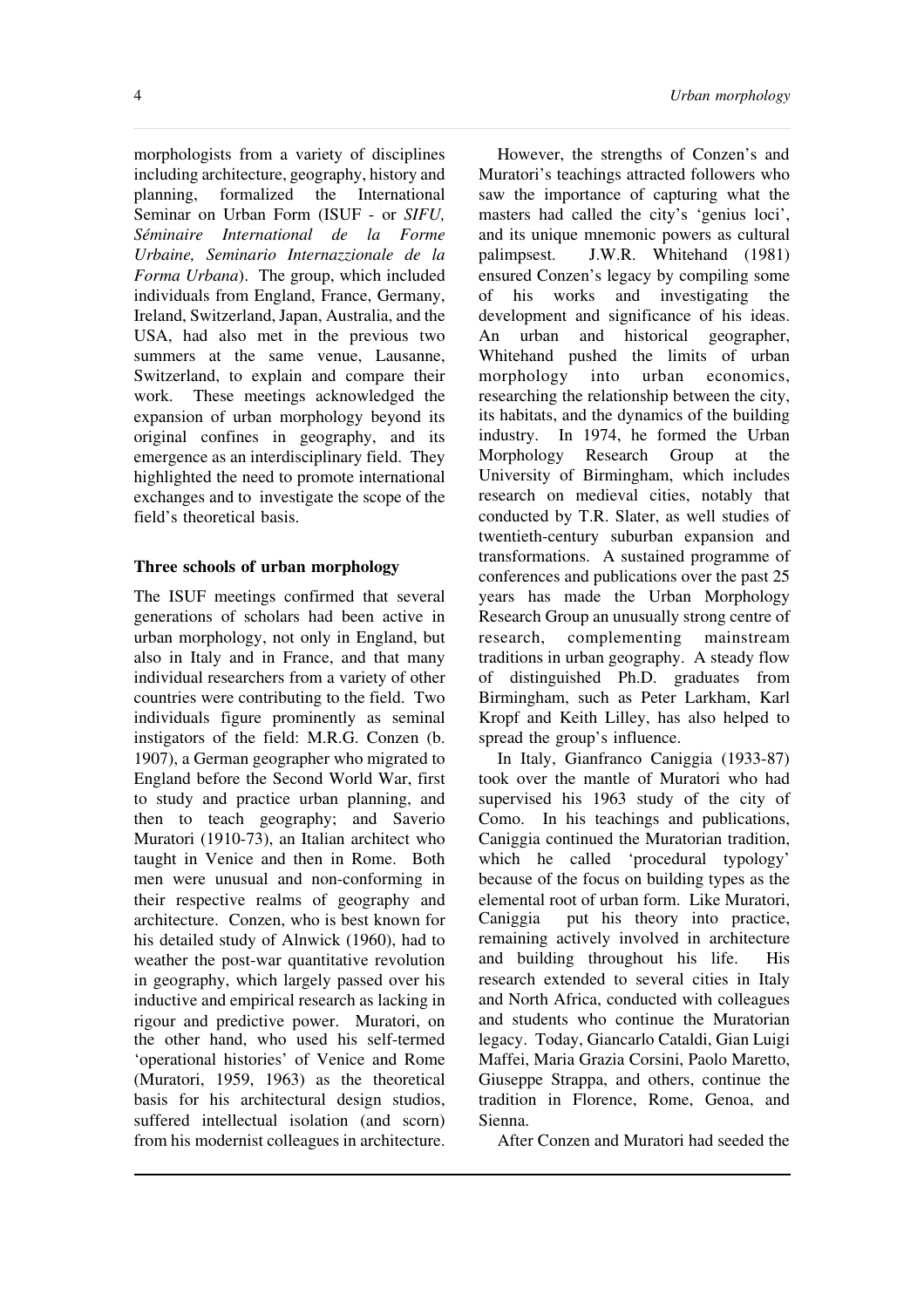ground for the two early schools of urban morphology, a third school emerged in France in the late 1960s, when architects Philippe Panerai and Jean Castex, together with sociologist Jean-Charles DePaule, founded the School of Architecture in Versailles as part of the dissolution of the Beaux-Arts. Like the Italian School, the French School rose out of a reaction against modernist architecture and its rejection of history. However, it also benefited at the time from the vibrant intellectual discourse on urban life which surpassed architecture and engaged such powerful critics as sociologist Henri Lefebvre and architectural historians Françoise Boudon and André Chastel. While already busy with research on the historical evolution of Parisian neighbourhoods, Panerai and Castex literally stumbled into Muratori's works, then unknown in France, which provided the impetus for further probing the theoretical and methodological dimensions of their work. Over the years, they established contacts with researchers not only in Italy, but also in Spain and Latin America. The products of these exchanges remain to be documented. On the other hand, Castex and Panerai's early publications exerted considerable influence throughout the European architectural community. Subsequent detailed studies of the city of Versailles, the French bastides, and the city of Cairo, Egypt, helped to prepare a second generation of morphologists in France. Over this past decade, research groups have been founded in Nantes, by Michaël Darin, and in Marseilles, by Jean-Lucien Bonillo.

#### **ISUF: a genealogy**

Until the first ISUF meeting in 1994, there had been some proselytizing, but few formal linkages and exchanges between the three main schools of urban morphology - Conzenian, Muratorian, and Versailles.<sup>1</sup> The creation of ISUF was brought about by many<br>personal contacts and individual personal contacts and circumstances, as well as by the fortuitous merging of two separate quests for

international outreach: the systematic dissemination of publications on the part of English-speaking geographers, and the growing popularity of Italian architecture world-wide.

The Conzenian group maintained a consistent profile in British and American geographical circles, benefiting internationally from the active participation of Conzen's son, M.P. Conzen, a geographer at the University of Chicago, from continued contacts with James Vance Jr at the University of California, Berkeley, and with Deryck Holdsworth, now at Pennsylvania State University. The Birmingham group had also established links with researchers in Ireland, Germany, Poland, Spain and Austria. The *Stadtlandschaft* tradition that had been strong in central European geography in the interwar years, including in the University of Berlin where Conzen had been a student, continued to have its adherents, but by the 1980s, their numbers had dwindled, leaving comparatively few scholars, such as Elisabeth Lichtenberger and Dietrich Denecke, active in the field.<sup>2</sup>

The Birmingham group also developed ties with the British planning profession, mainly in the area of urban conservation, an interest directly related to Conzen's ideas on townscape management. In contrast, contacts with architects emerged slowly and solidified, ironically, as British architects became familiar with the Muratorian School in the mid 1980s.

The diffusion of Muratorian ideas followed the general rise in the popularity of Italian architecture throughout the world, particularly with the translation into English of Aldo Rossi's works in the 1980s.<sup>3</sup> Although Rossi chose to remain silent about Muratori's<br>considerable influence on his early considerable professional development, he successfully promoted a return to 'traditional' building types, thus kindling a renewed interest in the historic city and promoting its significance in architecture. British, American, and French architects all listened to Rossi's message. They also read another Italian architect, Carlo Aymonino, whose study of Padua and other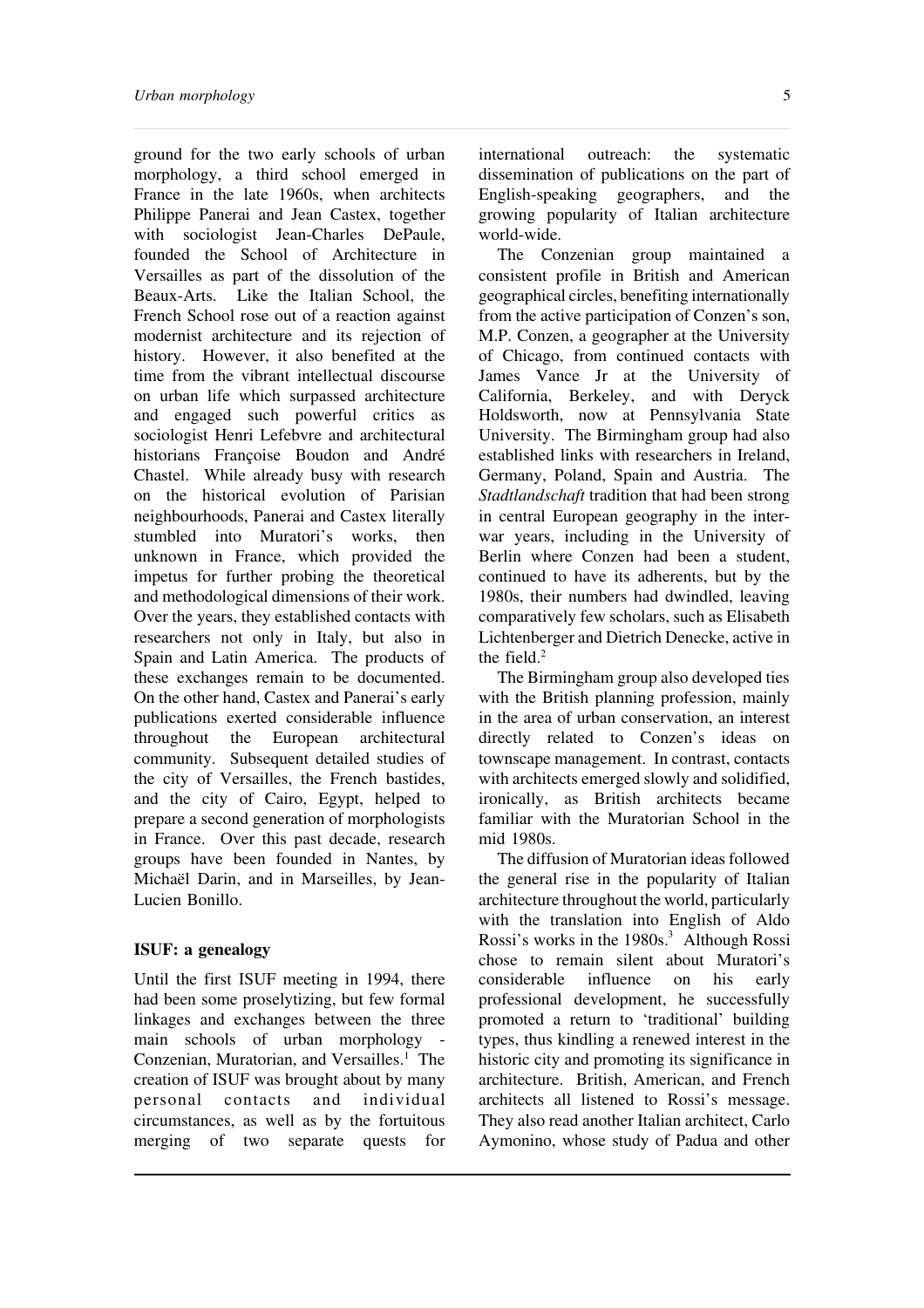writings on what he termed 'typomorphology' stimulated further interest in the design of the city. Incidentally, but significantly for the structure of ISUF, both Rossi and Aymonino subsequently rejected urban morphology, which they saw as promoting outdated solutions to today's urban problems and impotent in resolving issues of modern architecture.

In retrospect, however, the Italian contribution that was most instrumental in linking the three main schools of urban morphology, and hence in shaping ISUF, was the rehabilitation programme of Bologna's historic centre - for which Caniggia was a consultant. The rapid diffusion of this project, its rich scope and successful implementation, helped to forge contacts between morphologists in several parts of the world.

This was the context in which Caniggia was invited to visit Oxford Polytechnic by architect and Italiophile Ivor Samuels in the early 1980s. Though Caniggia did not meet the Birmingham geographers at the time, Samuels had by then begun to collaborate with his compatriots. In the last years of his life, Caniggia undertook an extensive outreach programme of his own. He spent three months at the University of Washington, Seattle, in 1986, after meeting me and one of my colleagues a year earlier in Naples, Italy, at a seminar honouring Kevin Lynch's work. He also visited the Federal Polytechnic Institute of Zurich, Switzerland, to present his and Maffei's work on Florence which was edited and translated by Sylvain Malfroy.

As mentioned earlier, the Versailles School maintained contacts throughout the Latin and Arab worlds. By the end of the 1970s, their work had been translated into several European languages and was being circulated in the United States for possible publication in English - this attempt failed and, to this date, the French work is not accessible to an English-speaking audience. International outreach by the French on urban morphology was first formalized in 1986 by the prestigious *Institut d'Urbanisme* of the

University of Paris. The *Institut* organized a symposium on urban morphology to address the issue of the failures of modernism in new town design. The list of invitees included many well-known scholars, urban designers, and architects from Europe and North America. Yet neither the members of the Versailles School, nor any of the close collaborators of the Birmingham and the Muratorian schools participated in the symposium, with the exception of Ivor Samuels, from Oxford Polytechnic, and Albert Levy, then teaching in Geneva, Switzerland. Shortly after the symposium, however, links were forged across the Parisian region between the Versailles School and the *Institut d'Urbanisme*, and both Castex and Panerai now teach regularly at the *Institut*. Closer working relationships have now developed with the new generation of French urban geographers.

Castex, who had spent time in New York in the late 1960s, further helped to develop ties with North America by returning in 1988 as a Visiting Professor at the University of Oregon. He also lectured on that occasion at the University of Washington in Seattle. I had met Castex and visited Versailles a year earlier, although I had known of his and Panerai's work for a decade, and had shared thoughts about morphology with such Francophiles as M. Christine Boyer and the urban landscape scholar Paul Groth, a student of James Vance. Also in 1987, I was scheduled to lecture in Rome as part of an attempt to 'close the loop' between the Italian and French schools of urban morphology. Caniggia's sudden death was impetus for establishing relationships with his colleagues in Florence, Rome, and Genoa.

Further outreach in the English-speaking world was facilitated by the Birmingham group's publication of the *Urban Morphology Newsletter* from 1987 onward. In 1990, the group hosted an international conference and edited a book whose contributors included several North Americans and 'continental' Europeans. Finally, individual contacts have developed since the late 1980s between North American, Asian, and Australian researchers.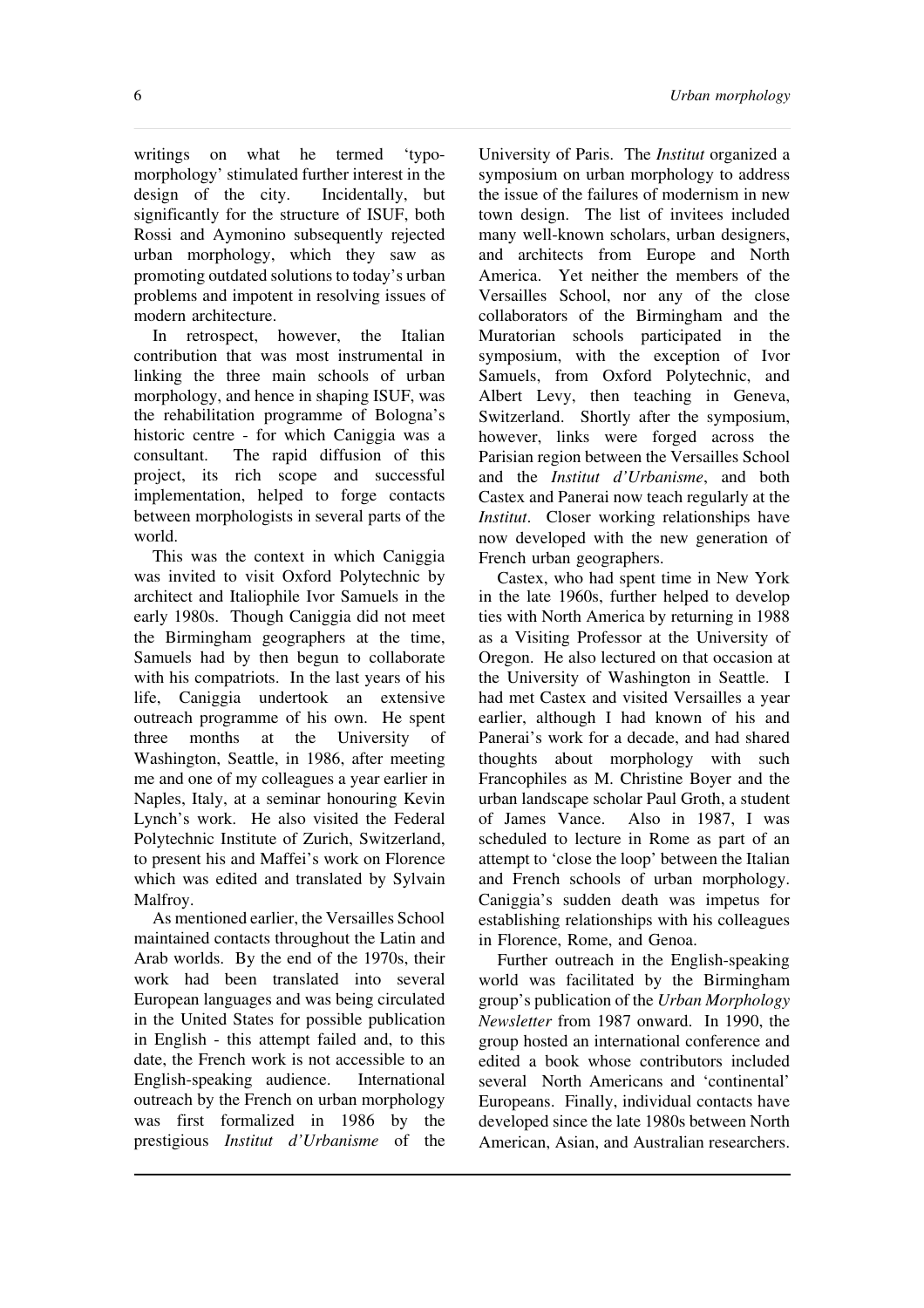The genealogy of ISUF is expectedly complex. However, given the natural rift between geography and architecture, their different intentions and missions, the usual local turf battles and, importantly, the cultural and linguistic divide between Anglo-Saxons and Latins, it is a happy surprise to see ISUF in existence only four decades after Muratori's *Storia Operante di Venezia* and Conzen's *Alnwick*. Interestingly, geographical centrality and neutrality, not chance, called for the first three meetings of ISUF to take place in Switzerland. Swiss academics and researchers had naturally developed ties with both the Italian and the French schools of morphology. Léopolde Veuve, Bruno Marchand and Sylvain Malfroy offered to host meetings on three consecutive years at the Federal Polytechnic School of Lausanne, which culminated in the confirmation of ISUF as an organization, the announcement of a first open conference in Birmingham in 1997, and the creation of this journal.

The first ISUF encounters in Lausanne increased the intensity of exchanges between the schools. Specifically, Attilio Petruccioli, who studied under the Muratorian School in Italy, has organized annual conferences in Cambridge, Massachusetts, since 1995 under the auspices of the MIT Aga Khan Program, which have included many of the members of the ISUF community. As a result, a new generation of urban morphologists is quickly emerging and producing needed comparative work on the three schools.

## **The theoretical basis**

This coming together of researchers from different language areas and disciplines is founded on common ground. First, there is agreement that the city or town can be 'read' and analysed via the medium of its physical form. Further, there is widespread acknowledgment that, at its most elemental level, morphological analysis is based on three principles.

1. Urban form is defined by three fundamental physical elements: buildings

and their related open spaces, plots or lots, and streets.

- 2. Urban form can be understood at different levels of resolution. Commonly, four are recognized, corresponding to the building/lot, the street/block, the city, and the region.
- 3. Urban form can only be understood historically since the elements of which it is comprised undergo continuous transformation and replacement.

Thus *form, resolution,* and *time* constitute the three fundamental components of urban morphological research. These are present in all studies, whether by geographers or architects, and whether they focus on a medieval, baroque, or contemporary city. The smallest cell of the city is recognized as the combination of two elements: the individual parcel of land, together with its building or buildings and open spaces. The characteristics of the cell define the urban form's shape and density, as well as its actual and potential use over time. Studies show that the attributes of the cell and its elements reflect not only a time period of history, but the socio-economic conditions present at the time of land development and building. Over time, these elements are either used differently - for example, by different social classes - transformed physically, eliminated or replaced by new forms. The rate of change in either the function or the form of the cells varies from city to city, but also generally fits into cycles related to the economy and culture. Building and transformation cycles are important processes to explore for city planning and real estate development purposes, yet are rarely studied in contemporary cities.

Studies also focus on what Conzen calls the 'plan unit' and what Italians term *tessuto*. Plan units or 'tissues' are groups of buildings, open spaces, lots, and streets, which form a cohesive whole either because they were all built at the same time or within the same constraints, or because they underwent a common process of transformation.

Furthermore, while all morphological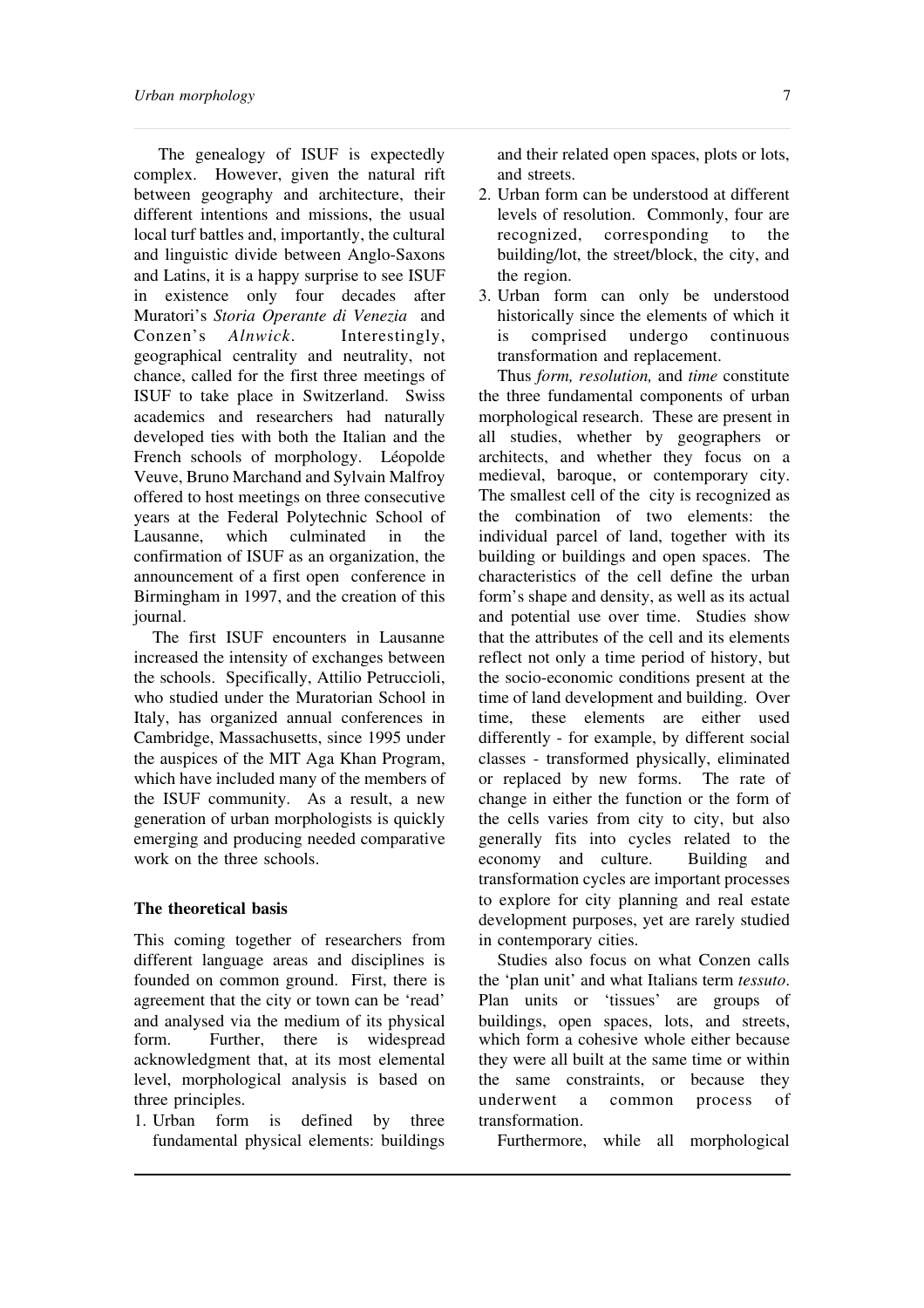analysis is carried out for the purposes of theory building, several distinct purposes exist among urban morphological traditions which yield different kinds of theories. The three schools each have had different intentions in their theory building efforts. They are: as follows.

- 1. The study of urban form for *descriptive* and *explanatory* purposes, with the aim of developing a *theory of city building* (*théorie de l'édification de la ville*). Such studies are concerned with how cities are built and why. This is the primary purpose of geographers, and the Birmingham School in particular. Social scientists in the French School also have this purpose in mind when they carry out morphological studies.
- 2. The study of urban form for *prescriptive* purposes, with the aim of developing a *theory of city design*. Such studies concentrate on how cities should be built. This is the primary focus of the Italian School which has given this purpose a special direction, namely to develop a theory of building design resting on historical city-building traditions. A few French researchers have had the same intentions in their morphological analyses, seeing the purposes of their work as being to develop a *théorie du projet basée sur les traditions d'édification de la ville*.
- 3. The study of urban form to assess the *impact of past design theories on city building*. This is in the realm of design criticism, which makes the sophisticated distinction between the *theory of design 'as idea',* and the *theory of design 'as practised'.* Such studies assess the differences or similarities between stated directives about what should be built (normative theories) and what has actually been built. The French School has championed this use of morphological analysis, tracing successfully the roots of modernism in urban design back to the eighteenth century. However, it remains a difficult mental exercise for many designers and planners, who tend not to

spend time assessing the impact of their actions on the long-range life of cities.

## **Issues and potential**

As is frequently the case when something new is being proposed, the strengths of the innovation are also its weaknesses. The founding of an interdisciplinary field of urban morphology creates both tensions and opportunities which ISUF will have to face. Let us discuss first some of the general issues related to the field, and then some of the specific questions about the state of the field today.

ISUF's mission is ambitious, and hence laden with potential conflicts with existing structures in the worlds of research and practice. ISUF has established a domain which spans geography, history, archaeology, architecture and planning, hence the humanities, social sciences and professions, study and action, knowledge and decision, description and prescription. This domain is currently a large mosaic of intellectual turfs, all slowly adjusting their boundaries in the usual tug-of-war about power and ideas, and all represented by numerous magazines, journals, books, organizations with their associated conferences, web pages, etc. On the positive side, ISUF creates a domain which pulls together pieces of all these turfs to focus on a real phenomenon: James Vance calls this real phenomenon *city building,* to include the physical forms and all of the processes related to the act of making cities. This means that urban morphology can turn its back to whatever internal power struggles are taking place within geography and transcend the adolescent strifes plaguing city planning, architecture, real estate, and construction. It also means that urban morphology promises to bridge a gap which is currently debilitating both the research and the practice of city building. Hence ISUF is an opportunity to provide a forum for thought and action about how we shape and manage our habitats - a timely subject indeed at this point in the history of civilization. Yet, however exciting the opportunity and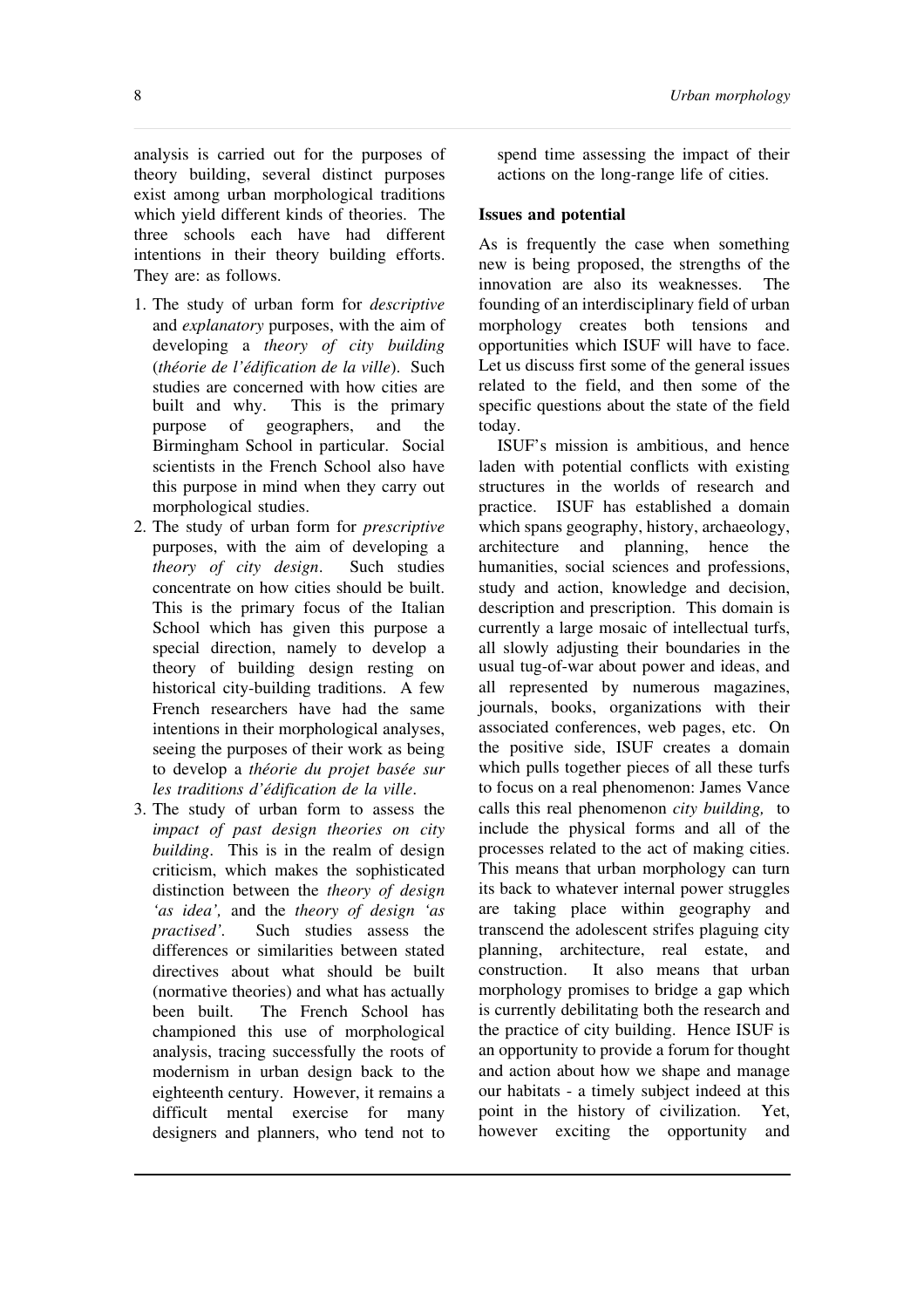however noble the goal, ISUF's future path is likely to be arduous for a number of reasons.

First, unlike engineering and medicine, for example, architecture and planning have, singly or together, yet to develop a shared knowledge base. These are professions that thrive on action and projecting possible futures, but which leave little room for research and evaluation. They have not followed other professions in developing a systematic, empirical approach to learning and building a knowledge base. They have few, if any, mechanisms to relate study and action. Whatever the reasons are for what amounts to an artistic approach to decision making in architecture and planning, this state of affairs means that urban morphologists will be tracking uncharted territories with these professions. They will have to catch their attention, to demonstrate the validity and effectiveness of the morphological approach in identifying cause and effect relationships.

From the perspective of the social sciences, doubts about the theory building powers of urban morphology come from two opposite sides. On the one hand, positivists question the empirical and inductive way of researching the city and point to the weak predictive powers of a theory of city building. However, the predictive powers of positivist research have been under criticism themselves because the reductionistic nature of this approach has not been effective in addressing human behaviour issues. On the other hand, artistic and literary groups distrust the single focus of urban morphology on the physical reality of the city. Yet criticism related to what can be interpreted as the physical determinism of urban morphology can also be silenced: urban morphology approaches the city not as artifact, but as organism, where the physical world is inseparable from the processes of change to which it is subjected. The focus is on the physical world as the *result* of dynamic social and economic forces. ISUF's challenge is to demonstrate the common ways in which cities are built and transformed, to define and illustrate the

principles of change in many different contexts - for example, how street blocks are modified, depending on how they were laid out in the first place, and depending on the type and intensity of development around them; or, how different conditions will define whether a given area is subjected to infill development or to complete redevelopment.

Secondly, the research material that ISUF brings to this now larger world has its own frailties. Most urban morphological research has focused on historic European cities, a double limitation which may seem to hinder practical applications in today's world. There is a need for research to address the unprecedented expansion of cities over the course of this century, and a need to direct this research at cities that have grown in non-European cultures. Significantly, however, a number of recent studies of twentieth-century cities in Europe, North America, and Australia, as well as a growing number on Asian cities, confirm the validity of the citybuilding principles identified earlier by the three schools: the basic elements of urban form are the same, and formative and transformative processes share the same basis. This is the exciting, and wide-open, part of urban morphology: its potential to help face the city-building boom of the next few decades in areas other than North America and Europe.

Important in relation to this and other tasks is the fact that the revolution currently taking place in the way city-building activities can be recorded holds great promise for morphological analysis. Geographical Information Systems (GIS) can now not only record the spatial characteristics of habitats, but also link spatial attributes to quantitative data so that, for the first time, physical space can be measured and analysed in relation to the socio-economic forces that shape it - for example, census data can now be linked fairly easily to actual building forms and land uses. Also, many jurisdictions store their records at the level of the individual parcel of land, thus allowing urban analysis at the very scale at which urban morphologists excel. As a result, these new, 'intelligent' maps